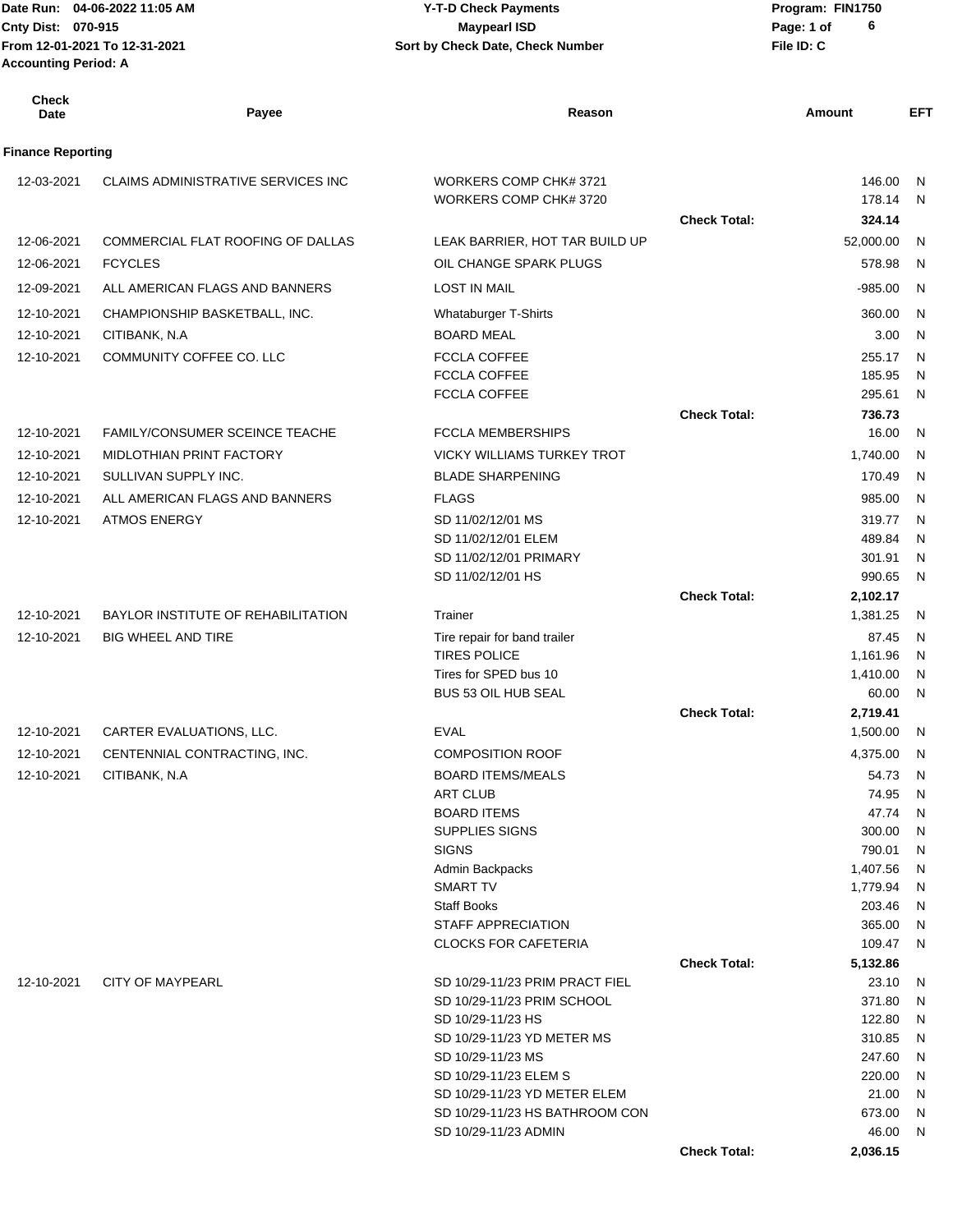Date Run: 04-06-2022 11:05 AM **CONTACT CONSTREY THE STATE OF PROGRAM** Y-T-D Check Payments **CONTACT PROGRAM: FIN1750 Accounting Period: A**

## **Cnty Dist:** 070-915 **Page: 2 of MaypearI ISD MaypearI ISD From 12-01-2021 To 12-31-2021 File ID: C Sort by Check Date, Check Number 04-06-2022 11:05 AM Y-T-D Check Payments 070-915 Maypearl ISD**

| <b>Check</b><br>Date | Payee                               | Reason                                      |                     | Amount               | <b>EFT</b> |
|----------------------|-------------------------------------|---------------------------------------------|---------------------|----------------------|------------|
| 12-10-2021           | <b>CLIFTON ISD</b>                  | Softball V Clifton Tournament               |                     | 375.00               | N          |
| 12-10-2021           | DRUG & ALCOHOL TESTING COMP.        | DOT/ RANDOM                                 |                     | 92.40                | N          |
| 12-10-2021           | DEMARRIO STEWARD                    | <b>BASKETBALL OFFICIAL</b>                  |                     | 220.00               | N          |
| 12-10-2021           | DEMCO, INC.                         | <b>MPS Library Supply</b>                   |                     | 27.43                | N          |
| 12-10-2021           | <b>DESOTO JANITORIAL</b>            | Batteries floor machine                     |                     | 840.42               | N          |
|                      |                                     | Janitorial supplies                         |                     | 3,935.88             | N          |
|                      |                                     | Janitorial supplies                         |                     | 52.84                | N          |
|                      |                                     | Janitorial supplies                         |                     | 386.28               | N          |
| 12-10-2021           | HIRAM E. DODSON                     | Repair sheet metal HS dock are              | <b>Check Total:</b> | 5,215.42<br>650.00   | N          |
|                      |                                     | AWNING 1/2 FOR MATERIALS                    |                     | 19,350.00            | N          |
|                      |                                     |                                             | <b>Check Total:</b> | 20,000.00            |            |
| 12-10-2021           | KING SPORTS LINK                    | <b>BASKETBALL OFFICIAL</b>                  |                     | 145.00               | N          |
| 12-10-2021           | <b>DONALD GANT</b>                  | <b>BASKETBALL OFFICIAL</b>                  |                     | 125.00               | N          |
| 12-10-2021           | EDUCATION SERVICE CENTER, REGION VI | <b>Classlink Renewal</b>                    |                     | 4,282.00             | N          |
| 12-10-2021           | <b>ELLIS APPRAISAL DISTRICT</b>     | <b>1ST PAYMENT EAD BUDGET</b>               |                     | 11,762.87            | N          |
| 12-10-2021           | <b>FCYCLES</b>                      | STARTER RELAY FUEL PUMP                     |                     | 426.87               | N          |
| 12-10-2021           | <b>GLEN ROSE HS</b>                 | Boys BBall Glen Rose Tournamen              |                     | 800.00               | N          |
| 12-10-2021           | <b>Houston ISD</b>                  | <b>SHARS BILLING NOVEMBER</b>               |                     | 268.54               | N          |
| 12-10-2021           | IMAGE MAKER 4 U, INC.               | Goal Board                                  |                     | 792.00               | N          |
| 12-10-2021           | INTERQUEST DETECTION CANINES        | <b>HALF DAY SERVICE</b>                     |                     | 290.00               | N          |
| 12-10-2021           | <b>KANDICE HANNA</b>                | CONTRACT DIAG/ TESTING                      |                     | 2,940.00             | N          |
| 12-10-2021           | <b>KENNETH WILLIAMS</b>             | <b>BASKETBALL OFFICIAL</b>                  |                     | 125.00               | N          |
| 12-10-2021           | <b>LABATT FOOD SERVICE</b>          | <b>CN</b>                                   |                     | 6,042.71             | N          |
|                      |                                     | <b>CN</b>                                   |                     | 7,199.85             | N          |
|                      |                                     | <b>CN</b>                                   |                     | 4,608.48             | N          |
|                      |                                     | <b>CN</b>                                   |                     | 6,857.25             | N          |
| 12-10-2021           |                                     |                                             | <b>Check Total:</b> | 24,708.29            |            |
|                      | LOGMEIN USA, INC.                   | PHONE EQUIP RENTAL DEC                      |                     | 2,912.52             | N          |
| 12-10-2021           | LOWE'S                              | <b>SUPPLIES</b><br><b>BUILDING SUPPLIES</b> |                     | 486.43<br>139.17     | N<br>N     |
|                      |                                     | PLUMBING SUPPLIES                           |                     | 323.28               | N          |
|                      |                                     | <b>SUPPLIES</b>                             |                     | 199.41               | N          |
|                      |                                     |                                             | <b>Check Total:</b> | 1,148.29             |            |
| 12-10-2021           | <b>MARKS PLUMBING PARTS</b>         | plumbing supplies for the dist              |                     | 720.72               | N          |
| 12-10-2021           | <b>MENTORS CARE</b>                 | <b>MENTORS CARE 4 TH PAYMENT</b>            |                     | 4,500.00             | N          |
| 12-10-2021           | <b>MIDWAY ATHLETICS</b>             | Football Playoff Venue                      |                     | 1,680.40             | N          |
| 12-10-2021           | MONOPRICE INC                       | Cabling, jacks                              |                     | 638.91               | N          |
| 12-10-2021           | MOUNTAIN PEAK SPECIAL UTILITY DIST  | SD 10/04-11/04 AG                           |                     | 87.22                | N          |
| 12-10-2021           | PEARSON ASSESSMENT                  | <b>GT Testing Supplies</b>                  |                     | 151.50               | N          |
| 12-10-2021           | <b>BORDEN DAIRY</b>                 | <b>MILK</b>                                 |                     | 1,164.51             | N          |
|                      |                                     | <b>MILK</b>                                 |                     | 762.99               | N          |
|                      |                                     | <b>MILK</b>                                 |                     | 803.10               | N          |
|                      |                                     | <b>MILK</b>                                 | <b>Check Total:</b> | 1,218.05<br>3,948.65 | N          |
| 12-10-2021           | OFFICE DEPOT                        | SS supplies FOLDERS                         |                     | 5.39                 | N          |
|                      |                                     | <b>GOLD STICKERS</b>                        |                     | 15.27                | N          |
|                      |                                     | DESK PAD POST IT                            |                     | 51.97                | N          |
|                      |                                     | <b>PLANNER</b>                              |                     | 6.99                 | N          |
|                      |                                     |                                             | <b>Check Total:</b> | 79.62                |            |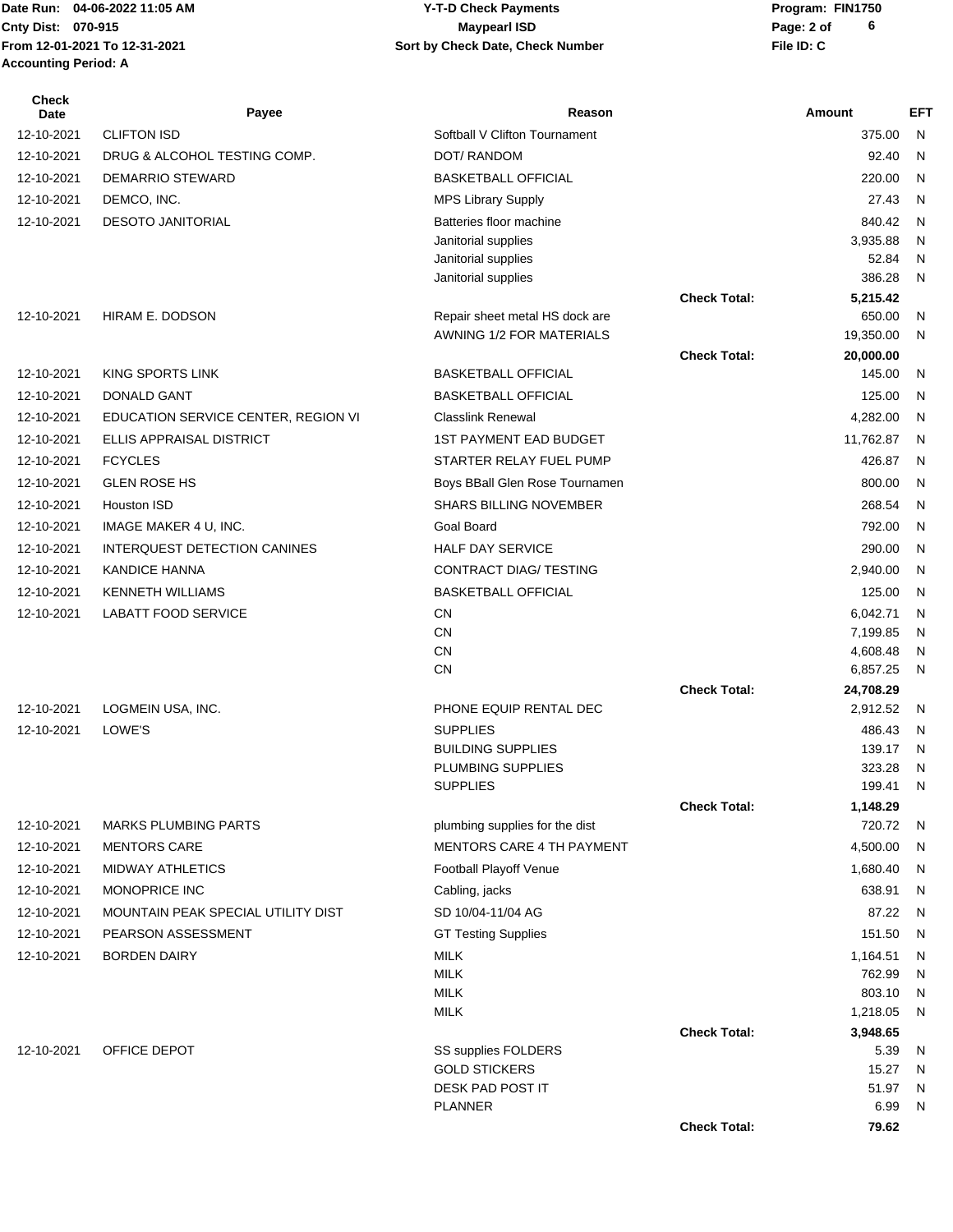**From 12-01-2021 To 12-31-2021 File ID: C Sort by Check Date, Check Number Accounting Period: A**

## Date Run: 04-06-2022 11:05 AM **CONTACT CONSTREY THE STATE OF PROGRAM** Y-T-D Check Payments **CONTACT PROGRAM: FIN1750 Cnty Dist:** 070-915 **Page: 3 of MaypearI ISD MaypearI ISD 04-06-2022 11:05 AM Y-T-D Check Payments 070-915 Maypearl ISD**

| <b>Check</b><br>Date | Payee                                     | Reason                                                   |                     | Amount             | EFT     |
|----------------------|-------------------------------------------|----------------------------------------------------------|---------------------|--------------------|---------|
| 12-10-2021           | O'REILLY AUTO PARTS                       | WIPER BLADES CAR WASH                                    |                     | 53.85              | N       |
| 12-10-2021           | ORIENTAL TRADING COMPANY, INC.            | <b>LSK ESL Supplies</b>                                  |                     | 92.77              | N       |
| 12-10-2021           | PIEPER ENTERPRISES, INC.                  | LAWN SPORTS COMPLEX DEC                                  |                     | 2,250.00           | N       |
|                      |                                           | LAWN MAINTENANCE DECEMBER                                |                     | 6,500.00           | N       |
|                      |                                           |                                                          | <b>Check Total:</b> | 8,750.00           |         |
| 12-10-2021           | PRODUCTIVITY CENTER, INC.                 | TCLEDDS 2021 RENEWAL                                     |                     | 162.00             | N       |
| 12-10-2021           | RAPTOR TECHNOLOGIES, INC.                 | ANNUAL ACCESS                                            |                     | 2,300.00           | N       |
| 12-10-2021           | RED OAK HS SOFTBALL BOOSTER               | Softball V Ellis County Tourn.                           |                     | 350.00             | N       |
| 12-10-2021           | REPUBLIC SERVICES #794                    | <b>TRASH PICKUP</b>                                      |                     | 3,839.54           | N       |
| 12-10-2021           | ROBERT HODGE JR.                          | <b>BASKETBALL OFFICIAL</b>                               |                     | 220.00             | N       |
| 12-10-2021           | INSTERSTATE BILLINGSERVICE, INC           | <b>MUDFLAPS</b>                                          |                     | 353.90             | N       |
| 12-10-2021           | SCHOOL SPECIALTY INC.                     | <b>WEIGHTED VEST PAPER</b>                               |                     | 97.84              | N       |
| 12-10-2021           | SHI GOVERNMENT SOLUTIONS                  | Mobile Carts for TV/Panel                                |                     | 998.00             | N       |
| 12-10-2021           | <b>SMARTOX</b>                            | ON SITE DRUG SCREENING                                   |                     | 323.00             | N       |
| 12-10-2021           | STUDICA, INC.                             | <b>ENGINEERING DESIGN</b>                                |                     | 4,479.00           | N       |
| 12-10-2021           | SUPERIOR PEDIATRIC CARE, INC.             | OT SERVICES                                              |                     | 585.00             | N       |
|                      |                                           | PT CONTRACTED SERVICES                                   |                     | 292.50             | N       |
|                      |                                           |                                                          | <b>Check Total:</b> | 877.50             |         |
| 12-10-2021           | <b>TASA</b>                               | Midwinter                                                |                     | 395.00             | N       |
| 12-10-2021           | <b>TASBO</b>                              | ANNUAL MEMBERSHIP WILSON                                 |                     | 135.00             | N       |
| 12-10-2021           | <b>THSPA</b>                              | <b>MEMBERSHIP</b>                                        |                     | 75.00              | N       |
| 12-10-2021           | TK ELEVATORS                              | ELEVATOR MAINT. HS                                       |                     | 629.87             | N       |
|                      |                                           | ELEVATOR MAINT. ELEM                                     |                     | 629.87             | N       |
|                      |                                           |                                                          | <b>Check Total:</b> | 1,259.74           |         |
| 12-10-2021           | <b>TRANE</b>                              | A/C parts for the district                               |                     | 1,587.34           | N       |
|                      |                                           | A/C parts                                                |                     | 110.60             | N       |
|                      |                                           | A/C parts for the district<br>A/C parts for the district |                     | 518.65<br>445.54   | N<br>N  |
|                      |                                           |                                                          | <b>Check Total:</b> | 2,662.13           |         |
| 12-10-2021           | <b>TSHA</b>                               | <b>TSHA RENEW WAGNON</b>                                 |                     | 115.00             | N       |
| 12-10-2021           | 7 CONTINANT SKQ IMPORT/EXPORT             | 2010 TRAILER INSPECTION                                  |                     | 7.00               | N       |
|                      |                                           | 2017 FD EXPEDITION                                       |                     | 25.50              | N       |
|                      |                                           | 2017 EXPEDITION INSPECTION                               |                     | 25.50              | N.      |
|                      |                                           | INSPECTION 2018 F1                                       |                     | 25.50              | - N     |
|                      |                                           | <b>INSPECTION 09 FORD</b>                                |                     | 7.00               | N       |
|                      |                                           |                                                          | <b>Check Total:</b> | 90.50              |         |
| 12-10-2021           | WELDERS WAREHOUSE CORP.                   | <b>RENTALS</b>                                           |                     | 90.46              | N       |
| 12-10-2021           | WILLIAM V. MACGILL & CO.                  | <b>AED SUPPLIES</b>                                      |                     | 830.00             | N       |
|                      |                                           | AED SUPPLIES                                             |                     | 1,668.50           | N       |
| 12-10-2021           | CLAIMS ADMINISTRATIVE SERVICES INC        | WORKERS COMP CHK# 3722                                   | <b>Check Total:</b> | 2,498.50<br>156.11 |         |
|                      |                                           | WORKERS COMP CHK# 3725                                   |                     | 266.55             | N.<br>N |
|                      |                                           | WORKERS COMP CHK# 3724                                   |                     | 249.90             | N       |
|                      |                                           | WORKERS COMP CHK# 3723                                   |                     | 240.00             | N       |
|                      |                                           |                                                          | <b>Check Total:</b> | 912.56             |         |
| 12-14-2021           | <b>CLAIMS ADMINISTRATIVE SERVICES INC</b> | <b>WORKERS COMP EPAY</b>                                 |                     | 508.00             | N       |
| 12-14-2021           | CLAIMS ADMINISTRATIVE SERVICES INC        | WORKERS COMP MYMATRIXX EPAY                              |                     | 41.02              | N.      |
| 12-15-2021           | US BANK                                   | Maitenance Tax Note 2010 Int                             |                     | 2,467.50           | -N      |
| 12-17-2021           | CARD SERVICE CENTER                       | PROFFESIONAL DEV. FEES                                   |                     | 12.24 N            |         |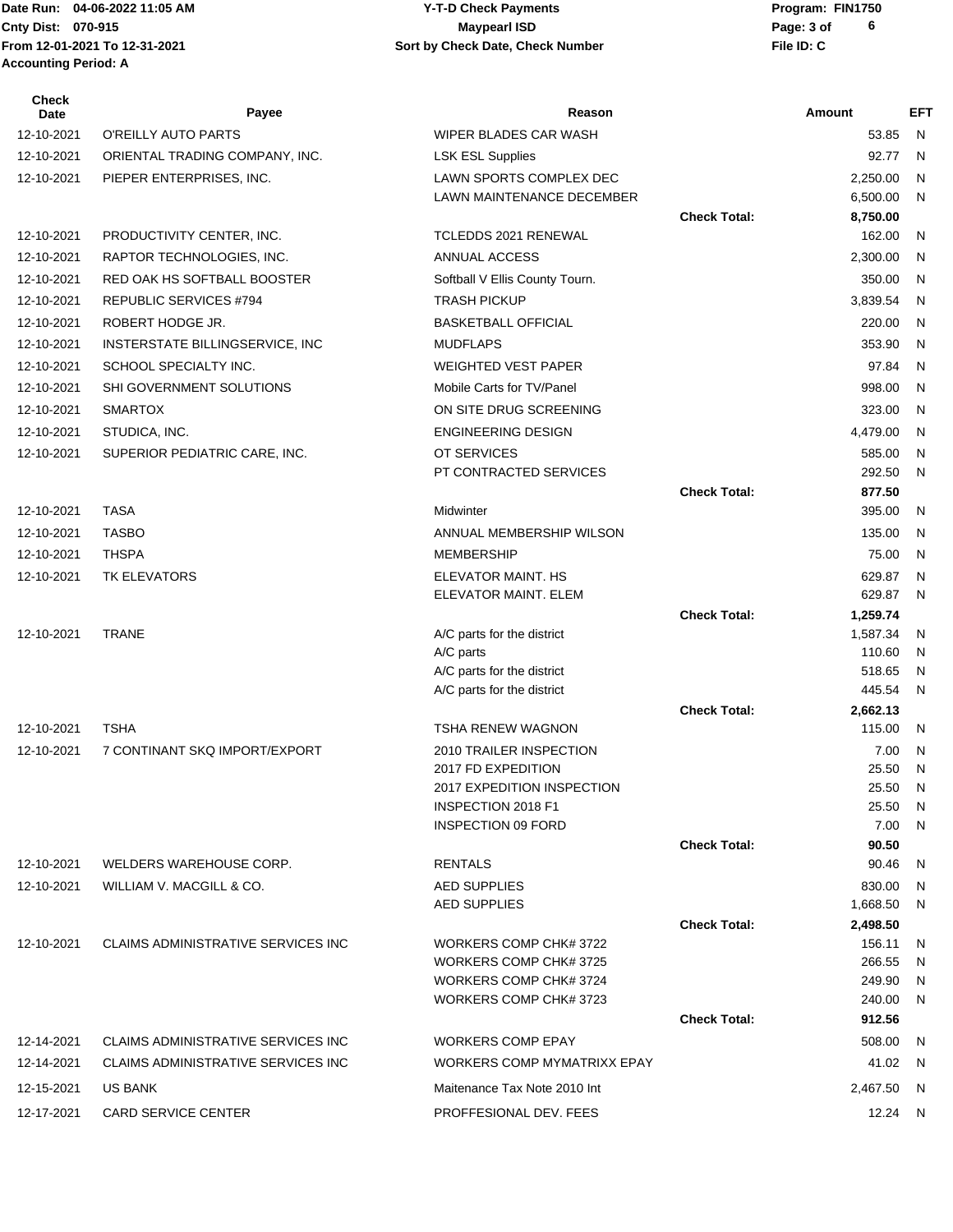**From 12-01-2021 To 12-31-2021 File ID: C Sort by Check Date, Check Number Accounting Period: A**

## Date Run: 04-06-2022 11:05 AM **CONTACT CONSTREY THE STATE OF PROGRAM** Y-T-D Check Payments **CONTACT PROGRAM: FIN1750 Cnty Dist:** 070-915 **Page: 4 of MaypearI ISD MaypearI ISD 04-06-2022 11:05 AM Y-T-D Check Payments 070-915 Maypearl ISD**

| Check<br>Date | Payee                               | Reason                                        |                     | Amount               | <b>EFT</b> |
|---------------|-------------------------------------|-----------------------------------------------|---------------------|----------------------|------------|
| 12-17-2021    | <b>HEB GROCERY STORE</b>            | NHS CEREMONY                                  |                     | 37.36                | N          |
| 12-17-2021    | <b>HOPE SQUAD</b>                   | <b>HOPE SQUAD</b>                             |                     | 313.00               | N          |
| 12-17-2021    | IMAGE MAKER 4 U, INC.               | <b>RECORD BOARDS</b>                          |                     | 187.00               | N          |
| 12-17-2021    | <b>TEXAS TECH UNIVERSITY</b>        | ATH BOOSTER SCHOLARSHIP                       |                     | 500.00               | N          |
| 12-17-2021    | <b>VARSITY SPIRIT</b>               | <b>COMPETITION FEE</b>                        |                     | 425.00               | N          |
| 12-17-2021    | AIRGAS USA, LLC-CENTRAL DIVISION    | <b>CYLINDER RENTALS</b>                       |                     | 238.47               | N          |
| 12-17-2021    | ALERT SERVICES                      | <b>Trainer Supplies</b>                       |                     | 39.60                | N          |
| 12-17-2021    | ALL SPORTS TROPHIES                 | Trophies                                      |                     | 1,025.00             | N          |
| 12-17-2021    | ALVARADO HIGH SCHOOL                | Softball JV Alvarado Tournamen                |                     | 240.00               | N          |
| 12-17-2021    | AMPLIFIED IT, LLC                   | CHROME GOPHER 1 YEAR                          |                     | 1,100.00             | N          |
| 12-17-2021    | ATSSB REGION 5 - ROSS LANGDON       | All-Region entry fees                         |                     | 295.00               | N          |
|               |                                     | MMS All-Region entry fees                     |                     | 197.50               | N          |
|               |                                     |                                               | <b>Check Total:</b> | 492.50               |            |
| 12-17-2021    | AVENUE FUEL DISTRIBUTOR             | FUEL FOR DISTRICT                             |                     | 1,873.88             | N          |
| 12-17-2021    | VARSITY BRANDS HOLDING CO., INC     | Weight Room Equipment                         |                     | 110.00               | N          |
|               |                                     | Weight Room Equipment                         |                     | 110.00               | N          |
|               |                                     | Weight Room Equipment                         |                     | 1,500.00             | N          |
| 12-17-2021    | <b>CARD SERVICE CENTER</b>          | <b>ATSSB BAND</b>                             | <b>Check Total:</b> | 1,720.00<br>60.00    | N          |
|               |                                     | KIDS DESERVE IT                               |                     | 1,170.00             | N          |
|               |                                     | MAINT CELL PHONE                              |                     | 100.00               | N          |
|               |                                     |                                               | <b>Check Total:</b> | 1,330.00             |            |
| 12-17-2021    | <b>CARLISLE CHEVROLET</b>           | PARTS FOR PD                                  |                     | 1,005.76             | N          |
|               |                                     | Repairs for PD LABOR                          |                     | 847.45               | N          |
|               |                                     |                                               | <b>Check Total:</b> | 1,853.21             |            |
| 12-17-2021    | CDWG INC.                           | <b>MERAKI CISCO</b>                           |                     | 35,708.61            | N          |
| 12-17-2021    | <b>BRITTANY CHADWICK</b>            | <b>TEEN BROCHURES</b>                         |                     | 42.00                | N          |
| 12-17-2021    | CITIBANK, N.A.                      | <b>Football Playoff Meals</b>                 |                     | 924.36               | N          |
| 12-17-2021    | DOUGLAS L. KARR, Ed.D.              | <b>BOARD TRAINING</b>                         |                     | 1,387.50             | N          |
|               |                                     | <b>BOARD TRAINING</b>                         | <b>Check Total:</b> | 3,000.00<br>4,387.50 | N          |
| 12-17-2021    | <b>EAST TEXAS COPY</b>              | SD 11/04-12/03 ELEM T                         |                     | 377.90               | N          |
|               |                                     | SD 11/04-12/03 ELEM P                         |                     | 27.00                | N          |
|               |                                     | SD 11/04-12/03 HSP                            |                     | 27.21                | N          |
|               |                                     | SD 11/04-12/03 HST                            |                     | 384.43               | N          |
|               |                                     | HS LEASE SD 12/25-01/25                       |                     | 128.24               | N          |
|               |                                     | SD 11/04-12/03 PRIM T<br>LEASE SD 12/25-01/25 |                     | 157.62<br>255.37     | N<br>N     |
|               |                                     | SD 11/04-12/03 prim p                         |                     | 17.48                | N          |
|               |                                     | SD 11/04-12/03 ADMIN                          |                     | 186.10               | N          |
|               |                                     | SD 11/04-12/03 MSP                            |                     | 25.24                | N          |
|               |                                     | SD 11/04-12/03 MST                            |                     | 494.40               | N          |
|               |                                     | SD 11/04-12/03 SPED                           |                     | 52.77                | N          |
|               |                                     | SPED LEASE SD 12/25-01/25                     |                     | 128.23               | N          |
| 12-17-2021    | ELLIS COUNTY MUSIC CENTER           | <b>BASS TROBONE CLEANING</b>                  | <b>Check Total:</b> | 2,261.99<br>25.00    | N          |
|               |                                     | <b>TUBA BITS</b>                              |                     | 20.00                | N          |
|               |                                     | instrument repairs TUBA                       |                     | 150.00               | N          |
|               |                                     |                                               | <b>Check Total:</b> | 195.00               |            |
| 12-17-2021    | CLEBURNE WELDING & INDUSTRIAL SUPPL | <b>CYLINDER RENTALS</b>                       |                     | 24.21                | N          |
| 12-17-2021    | ENVIROMATIC SYSTEMS OR FORT WORTH   | A/C repairs for RTU 48                        |                     | 495.00               | N          |
|               |                                     | A/C controller replacement                    |                     | 1,018.40             | N          |
|               |                                     |                                               | <b>Check Total:</b> | 1,513.40             |            |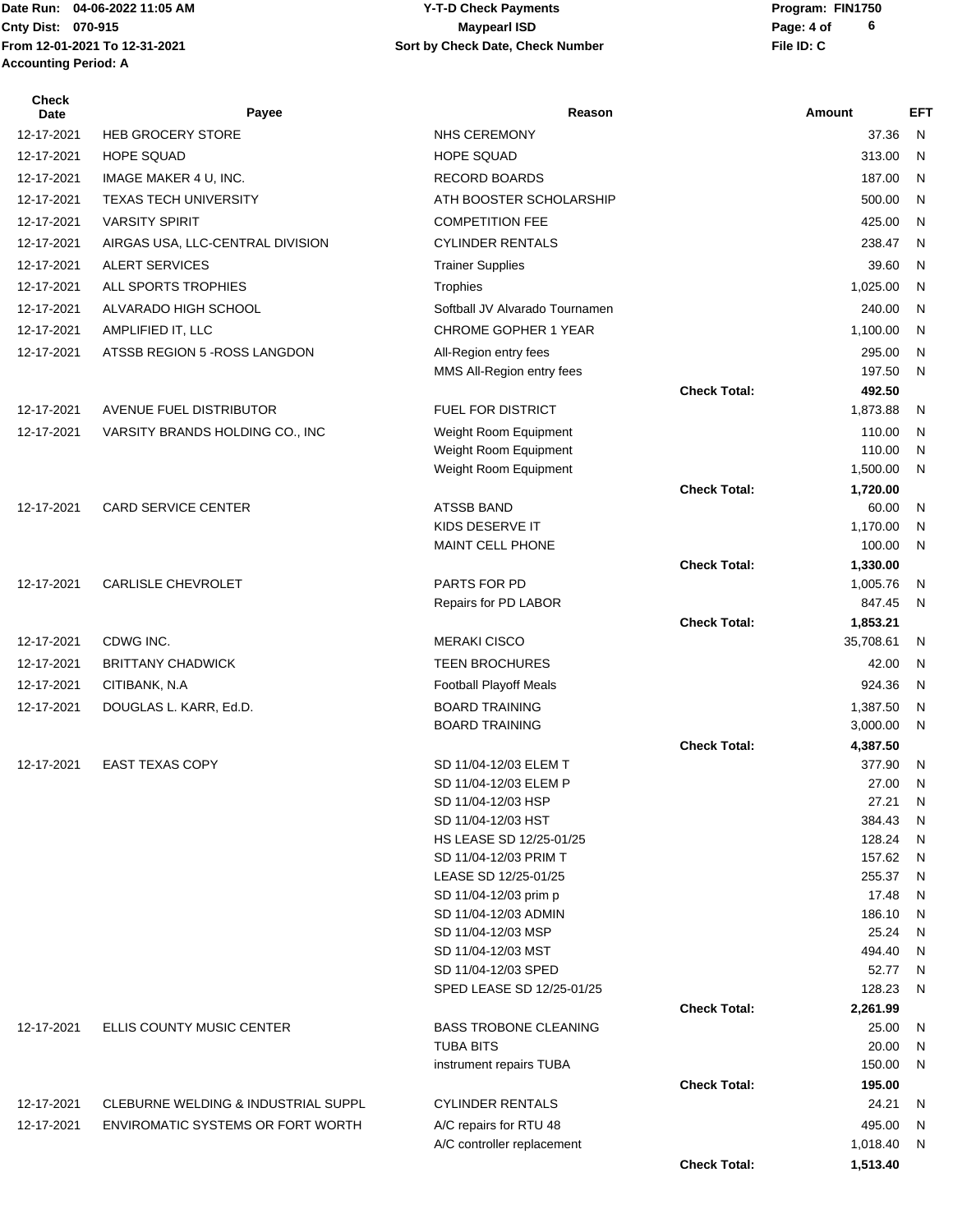**From 12-01-2021 To 12-31-2021 File ID: C Sort by Check Date, Check Number Accounting Period: A**

## Date Run: 04-06-2022 11:05 AM **CONTACT CONSTREY THE STATE OF PROGRAM** Y-T-D Check Payments **CONTACT PROGRAM: FIN1750 Cnty Dist:** 070-915 **Page:** 5 of **04-06-2022 11:05 AM Y-T-D Check Payments 070-915 Maypearl ISD**

| <b>Check</b><br>Date | Payee                                     | Reason                                                    |                     | <b>Amount</b>        | EFT                          |
|----------------------|-------------------------------------------|-----------------------------------------------------------|---------------------|----------------------|------------------------------|
| 12-17-2021           | <b>FRESH COUNTRY FUNDRAISING</b>          | <b>HAMS FOR DISTRICT</b>                                  |                     | 5,068.00             | N                            |
| 12-17-2021           | <b>HOPE SQUAD</b>                         | <b>HOPE SQUAD</b>                                         |                     | 2,287.00             | N                            |
| 12-17-2021           | HWY 171 TRUCK AND AUTO LLC                | Repairs bus 10 (handicap ramp)                            |                     | 500.00               | N                            |
|                      |                                           | Repairs bus 52 & 61                                       |                     | 600.00               | N                            |
|                      |                                           | Repairs bus 52 & 63                                       |                     | 600.00               | N                            |
|                      |                                           |                                                           | <b>Check Total:</b> | 1,700.00             |                              |
| 12-17-2021           | INZER ADVANCED DESIGNS                    | POWERLIFTING SUIT                                         |                     | 600.85               | N                            |
| 12-17-2021           | <b>JOE T. RAMIREZ</b>                     | <b>BASKETBALL OFFICIAL</b>                                |                     | 160.00               | N                            |
| 12-17-2021           | <b>KEENE ISD</b>                          | 9-3A Dues                                                 |                     | 3,241.25             | N                            |
| 12-17-2021           | LAKESHORE EQUIPMENT CO.                   | <b>CLASSROOM SUPPLIES STUDENT</b>                         |                     | 143.11               | N                            |
|                      |                                           | SHAPES SENSORY GAMES                                      |                     | 109.36               | N                            |
|                      |                                           | SHAPES SENSORY GAMES<br><b>CLASSROOM SUPPLIES STUDENT</b> |                     | 216.01<br>431.99     | N<br>N                       |
|                      |                                           |                                                           | <b>Check Total:</b> | 900.47               |                              |
| 12-17-2021           | <b>LEGRANT CLARK</b>                      | <b>BASKETBALL OFFICIAL</b>                                |                     | 145.00               | N                            |
| 12-17-2021           | <b>MACKIN LIBRARY MEDIA</b>               | library books                                             |                     | 281.57               | - N                          |
| 12-17-2021           | <b>MOVIE LICENSING USA</b>                | <b>SITE LICENSE</b>                                       |                     | 516.00               | N                            |
| 12-17-2021           | NEARPOD INC.                              | <b>FLOCABULARY LICENSE</b>                                |                     |                      | N                            |
|                      |                                           |                                                           |                     | 2,600.00             |                              |
| 12-17-2021           | OAK CLIFF OFFICE SUPPLY & PRINTING        | <b>ENVELOPES RED WRITING</b>                              |                     | 508.78               | N                            |
| 12-17-2021           | POLARITY NETWORKS, LLC                    | MPS Library Fiber fix                                     |                     | 903.74               | N                            |
| 12-17-2021           | <b>REGION 10/EDUCATION SERVICE CENTER</b> | COMPREHENSIVE READING ACADEMY                             |                     | 30,000.00            | $\mathsf{N}$                 |
|                      |                                           | <b>CURRICULUM SUPPORT</b><br><b>CURRICULUM SUPPORT</b>    |                     | 2,810.00<br>5,000.00 | $\mathsf{N}$<br>$\mathsf{N}$ |
|                      |                                           | NURSING & SCHOOL HEALTH                                   |                     | 2,500.00             | $\mathsf{N}$                 |
|                      |                                           |                                                           | <b>Check Total:</b> | 40,310.00            |                              |
| 12-17-2021           | INSTERSTATE BILLINGSERVICE, INC           | Over night of parts Bus9                                  |                     | 45.00                | $\mathsf{N}$                 |
| 12-17-2021           | Secured Mobility LLC                      | PLASTIC CARD SLEEVES                                      |                     | 181.00               | N                            |
| 12-17-2021           | SIDELINE POWER                            | End Zone Cable                                            |                     | 50.00                | N                            |
| 12-17-2021           | <b>CARROLL MARVIN SMITH</b>               | <b>CLOCK OFFICIAL</b>                                     |                     | 20.00                | N                            |
|                      |                                           | <b>CLOCK OFFICIAL</b>                                     |                     | 20.00                | $\mathsf{N}$                 |
|                      |                                           |                                                           | <b>Check Total:</b> | 40.00                |                              |
| 12-17-2021           | TEXAS DEPT OF LICENSING & REGULATIO       | ANNUAL INSPECTION LICENSE                                 |                     | 20.00                | N                            |
| 12-17-2021           | TEXAS DEPT OF LICENSING & REGULATIO       | <b>ELEVATOR LICENSE COMPLIANCE</b>                        |                     | 20.00                | N                            |
| 12-17-2021           | TOTAL LUBRICATION SOLUTIONS LLC           | <b>Vehicle Supplies</b>                                   |                     | 214.32               | - N                          |
| 12-17-2021           | <b>TRANE</b>                              | Parts for the district                                    |                     | 944.63               | N.                           |
| 12-17-2021           | <b>TXU ENERGY</b>                         | SD 11/09-12/09 SEC LIGHTS                                 |                     | 334.62               | N                            |
| 12-17-2021           | UNDRE DUDLEY                              | <b>BASKETBALL OFFICIAL</b>                                |                     | 135.00               | N                            |
| 12-17-2021           | <b>VIRGIL MAJORS</b>                      | <b>BASKETBALL OFFICIAL</b>                                |                     | 135.00               | N.                           |
| 12-17-2021           | <b>WAXAHACHIE FORD</b>                    | <b>F1 REAR PASSENGER</b>                                  |                     | 265.86               | N                            |
| 12-17-2021           | WESTERN PSYCHOLOGICAL SERVICES            | <b>MIDGAS DIAGNOSTIC</b>                                  |                     | 138.60               | N                            |
| 12-17-2021           | <b>HILCO</b>                              | SD 10/27-11/24 SEC LIGHTS                                 |                     | 38.17                | N                            |
|                      |                                           | SD 10/27-11/24 FUEL TANKS                                 |                     | 34.25                | N                            |
|                      |                                           | SD 10/27-11/24 MARQUEE                                    |                     | 56.32                | N                            |
|                      |                                           | SD 10/27-11/24 ATHLETIC FACILI                            |                     | 407.00               | N                            |
|                      |                                           | SD 10/27-11/24 SPORTS COMPLEX                             |                     | 297.03               | N                            |
|                      |                                           | SD 10/27-11/24 ELEM                                       |                     | 3,226.11             | N                            |
|                      |                                           | SD 10/27-11/24 PORTABLES                                  |                     | 130.26               | N                            |
|                      |                                           | SD 10/27-11/24 MS                                         |                     | 2,709.67             | N,                           |
|                      |                                           | SD 10/27-11/24 HS N WING                                  |                     | 1,998.97             | - N                          |
|                      |                                           | SD 10/27-11/24 AG FACILITY                                |                     | 1,871.75             | - N                          |
|                      |                                           |                                                           | <b>Check Total:</b> | 10,769.53            |                              |